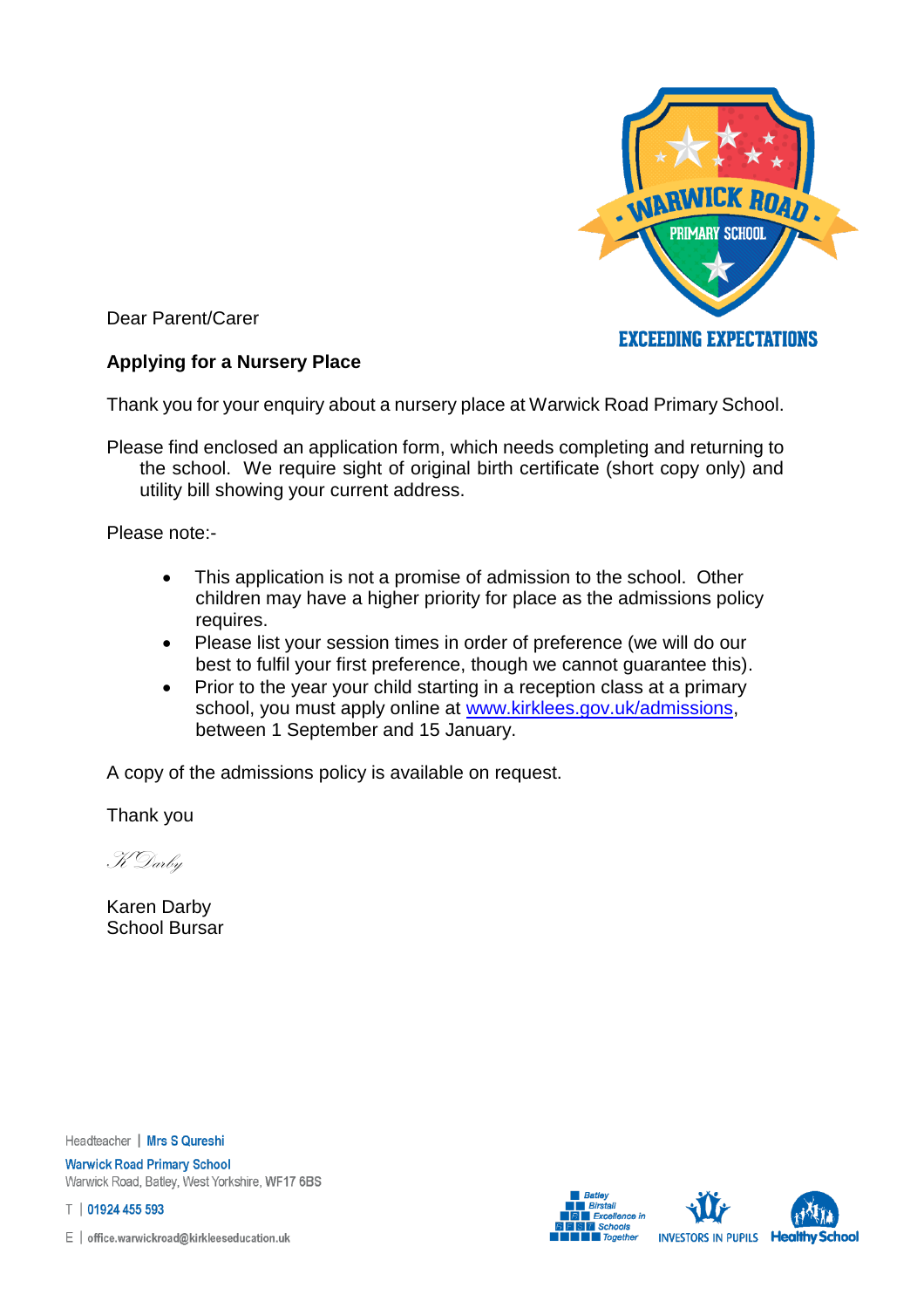

Warwick Road School Warwick Road **Batley** WF17 6BS (01924) 455593

## **Admission to Nursery**

Parents and guardians wishing to apply for their child's admission to nursery should complete this form and return it to the school. A copy of the admissions policy is available on request. Please note:

- This application is not a promise of admission to the school. Other children may have a higher priority for a place (as set out in the admissions policy)
- This form is not an application for full-time schooling, you must apply online
- Please list your session times in order of preference (we will do our best to fulfil your first preference, though we cannot guarantee this)

Child's Name …………………………………………………….. Date of Birth……………………………………. Childs Permanent Address …………………………………………………………………………………………….

. The contract of the contract of the contract of the contract of the contract of the contract of the contract of the contract of the contract of the contract of the contract of the contract of the contract of the contrac

#### Place preferred *('1' for first preference, '2' for second preference, etc.)*

| Session                                                                                  | Preference |
|------------------------------------------------------------------------------------------|------------|
| Monday to Friday mornings only (8.45-11.45am)                                            |            |
| Monday to Friday afternoons only (12.15-3.15pm)                                          |            |
| All day Mondays and Tuesday (8.45am-3.15pm) and<br>Wednesday morning (8.45-11.45am)      |            |
| Wednesday afternoons (12.15-3.15pm) and all day<br>Thursdays and Fridays (8.45am-3.15pm) |            |
| No preference                                                                            |            |

Please give details of other children in the household of pre-school or school age.

| $\overline{\phantom{a}}$ |                        |  |
|--------------------------|------------------------|--|
| Name                     | Date of Birth   School |  |
|                          |                        |  |
|                          |                        |  |
|                          |                        |  |
|                          |                        |  |
|                          |                        |  |

#### PARENTS'/CARERS' DETAILS

| Mother's Name        |  |
|----------------------|--|
| Home Telephone No.   |  |
| Mobile Telephone No. |  |

| Father's Name                                 |  |
|-----------------------------------------------|--|
| Home Telephone No.<br>(if different to above) |  |
| Mobile Telephone No.                          |  |

If parents are separated, please circle the name of the person who has legal custody.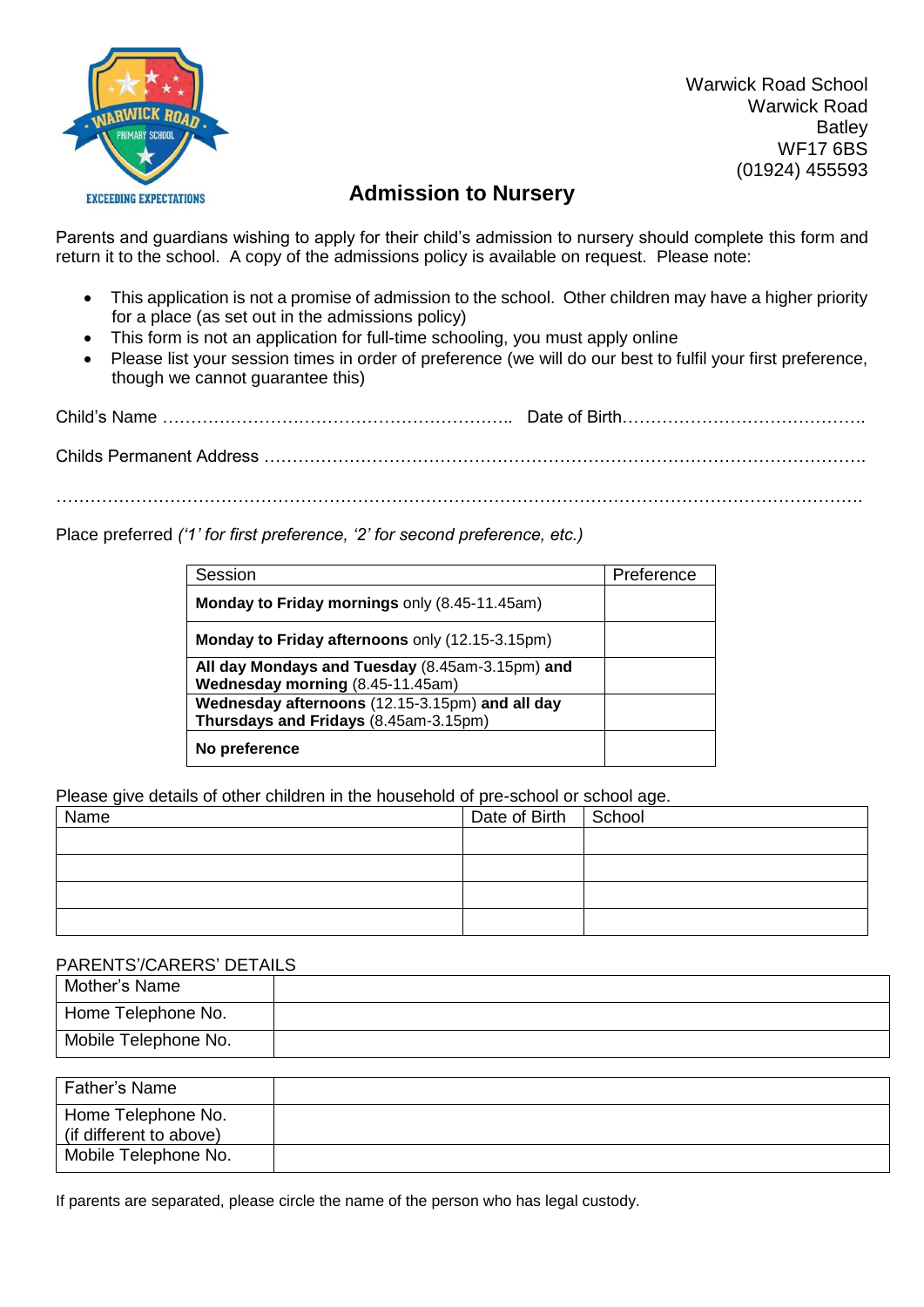| Does your child have/ever had a worker allocated (ie social worker)          | Yes | No        |
|------------------------------------------------------------------------------|-----|-----------|
| Has your child ever been the subject of a care plan ie child protection plan | Yes | <b>No</b> |
| If you answered yes to either of these questions please give details:        |     |           |

I understand that by completing this form it does NOT guarantee my child a nursery place and the school will only contact me if a place becomes available.

…………………………………………………………………………………………………………………………….

The personal data you supply to Warwick Road Primary School will only be used in connection with your application for a school place. It will be held securely in line with the Data Protection Act and will not be passed to third parties. Warwick Road Primary School is registered under the DP act No Z7677296.

|--|--|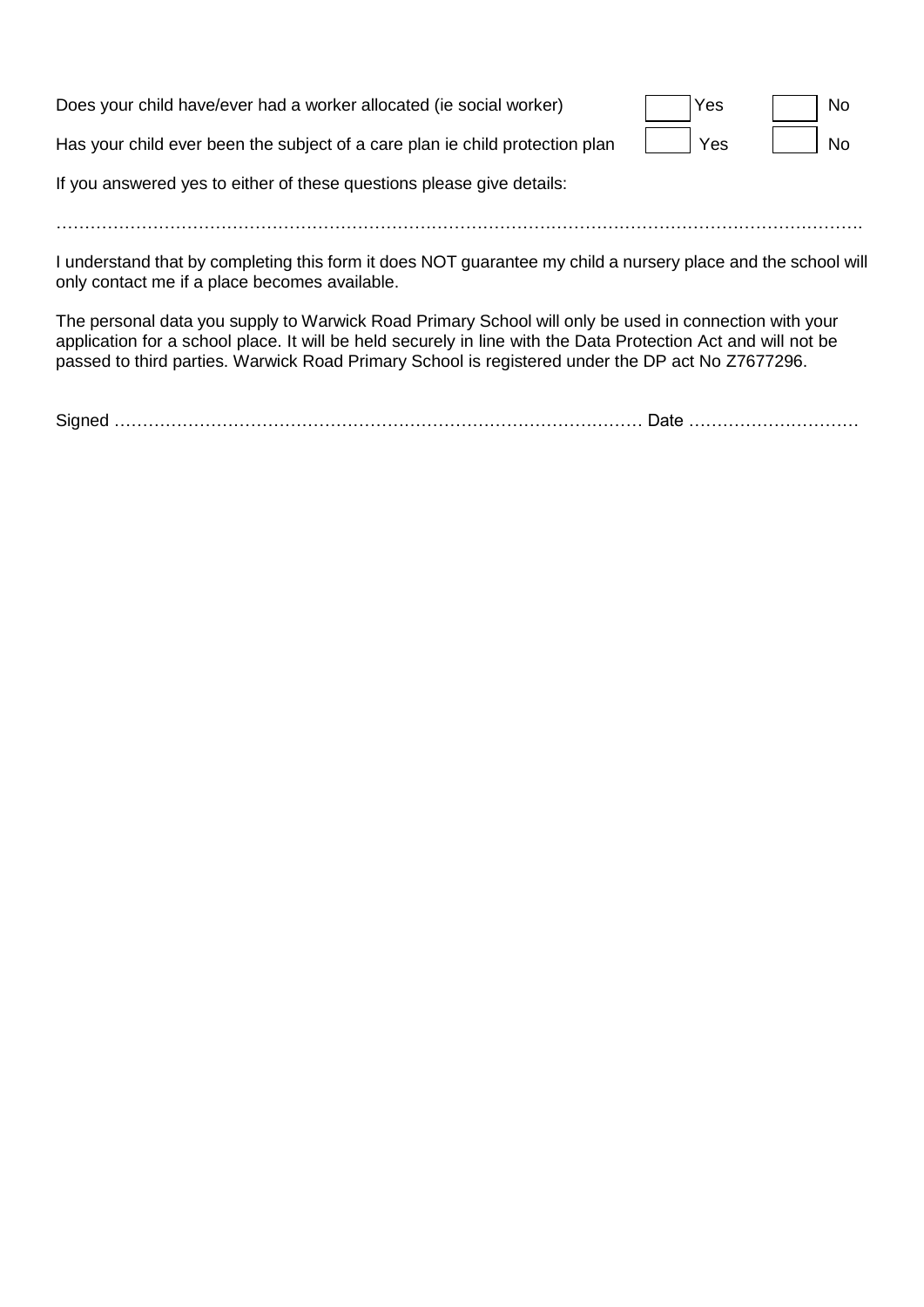# **First Language Data Collection Form**

| School:        |        |  |
|----------------|--------|--|
| Name of Child: | Class: |  |
|                |        |  |

## **To complete the form**

**Please study the list below and tick one box only to indicate the language of the child named above. Return the form to the school as soon as possible.**

| Akan/Twi-Fante               | Lithuanian                   |  |
|------------------------------|------------------------------|--|
| Albanian/Shqip               | <b>Manx Gaelic</b>           |  |
| Alur                         | Ndebele                      |  |
| Amharic                      | Ogoni (Any)                  |  |
| Arabic                       | Pahari (Pakistan)            |  |
| Bengali                      | Panjabi (Any other)          |  |
| <b>Bosnian</b>               | Panjabi (Gurmukhi)           |  |
| <b>British Sign Language</b> | Panjabi (Mirpuri)            |  |
| <b>Bulgarian</b>             | Panjabi (Pothwari)           |  |
| Chinese (Any other)          | Pashto/Pakhto                |  |
| Chinese (Cantonese)          | Persian/Farsi                |  |
| Chinese (Hakka)              | Polish                       |  |
| Chinese (Hokkien/Fujianese)  | Portuguese                   |  |
| Chinese (Mandarin/Putonghua) | Romany/English Romanes       |  |
| Croatian                     | Russian                      |  |
| Dutch/Flemish                | Serbian                      |  |
| English                      | Shona                        |  |
| French                       | Somali                       |  |
| Gaelic/Irish                 | Spanish                      |  |
| Gaelic (Scotland)            | Swahili/Kiswahili            |  |
| German                       | Swedish                      |  |
| Greek                        | Tagalog/Filipino             |  |
| Gujarati                     | Tamil                        |  |
| Hindi                        | <b>Turkish</b>               |  |
| Hungarian                    | Urdu                         |  |
| Italian                      | Vietnamese                   |  |
| Kinyarwanda                  | Welsh/Cymraeg                |  |
| Kurdish (Any other)          | <b>Additional categories</b> |  |
| Kurdish (Kurmanji)           | Refused                      |  |
| Kurdish (Sorani)             | Other Language               |  |
| Lingala                      | Please specify               |  |